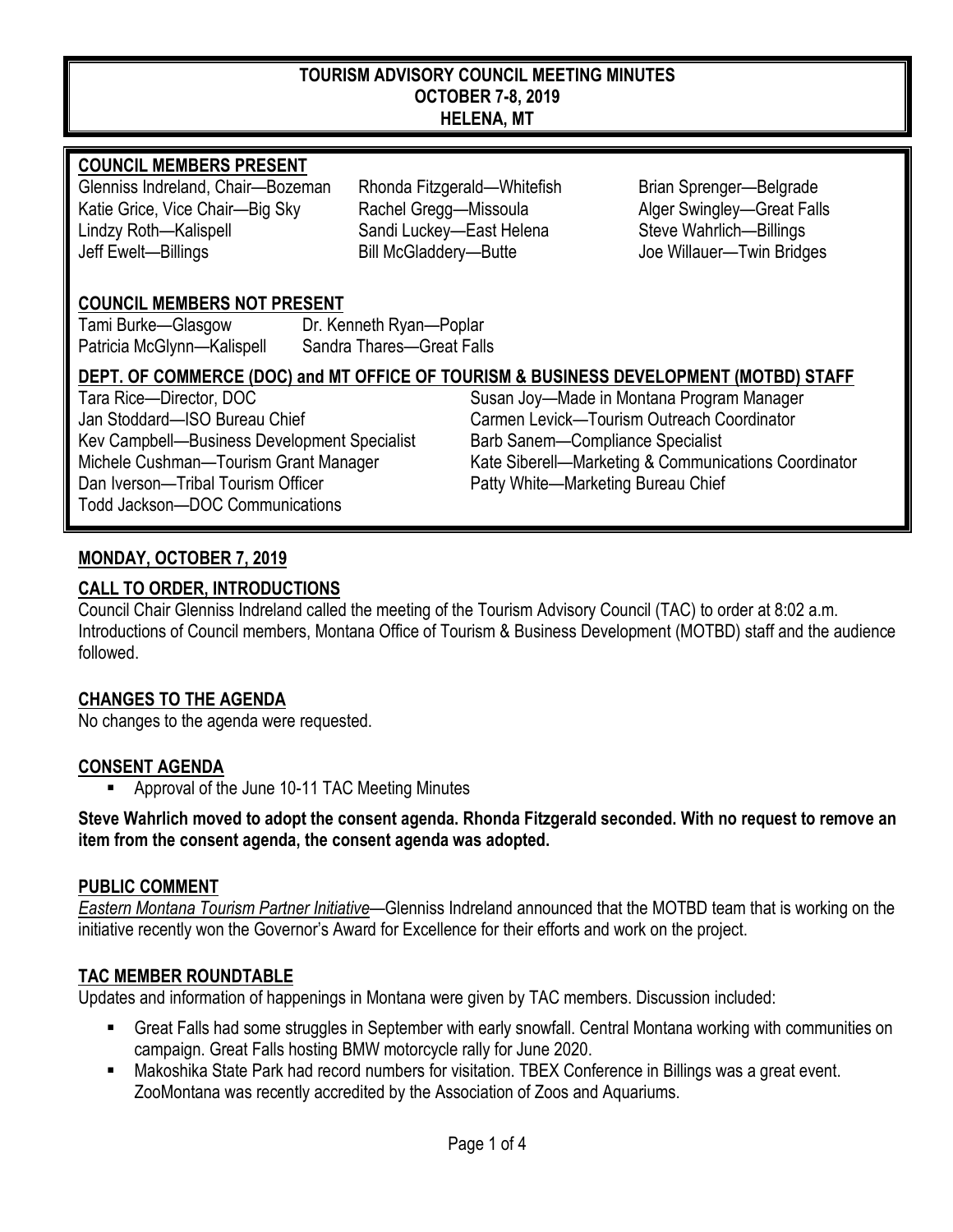- Air service continues to grow across the state. More air service expansions are expected in 2020 with seasonal and year-round flights being added.
- Bozeman approved \$1.2 billion in growth project adding new businesses, hotels, high school, dorms, etc. Public/new high school, dorms and air service.
- Whitefish tourism economy doing well and occupancy up in Whitefish area. The number of short-term rentals is growing. Trail usage in Whitefish growing in both local and visitor use. Housing plan to address needs/zoning, etc.
- Missoula was fortunate to have a beautiful summer. Growth happening and multiple partnerships for planning, etc. Destination Missoula working with all groups to collaborate and work together. Three new hotel properties.
- Livingston and Bozeman both have new lodging facilities. Livingston CVB Executive Director, Leslie Feigel is the new chair for MACE (Montana Association for Chamber Executives).
- West Yellowstone now has live otters at the Grizzly / Wolf Discovery center. Yellowstone Hot Springs near Gardiner is popular for locals, and also working to promote it to visitors as alternative to the boiling river.
- New facilities at Big Sky with a lot of expansion. Visit Big Sky community event committee formed. Opportunity to come together for consistent messaging.
- Strong festival season in Butte. Events were well attended. Trolley tours demand is growing. Redevelopment of Stodden Park has increased people coming to Butte to use the facility.
- New film tax incentive is bringing more interest to locations across the state.

Department of Commerce Director, Tara Rice thanked everyone for their attendance stating that service and participation is so important for tourism and Montana's economy.

# **TAC COMMITTEE REPORTS**

# **Executive Committee**—Glenniss Indreland, Chair

Glenniss gave a recap of the TAC Retreat that was held on Sunday, October 6. Items of discussion included SJ24 (Interim Study of Lodging Tax Use), how to work with the Department of Revenue for more transparency regarding short-term rentals and the request for MOTBD to make the Strategic Plan for Tourism and Recreation a priority.

# **Marketing Committee Updates**—Katie Grice, Chair

The Marketing Committee recommended final approval for the following FY19 audits:

*Central Montana*—**Steve Wahrlich moved to approve the FY19 Central Montana audit as submitted with \$0.28 remaining in uncommitted tax funds on hand. Joe Willauer seconded. Motion passed.** 

*Missouri River Country*—**Jeff Ewelt moved to approve the FY19 Missouri River Country audit as submitted with \$0.79 remaining in uncommitted tax funds on hand. Lindzy Brunson seconded. Motion passed.** 

*Southeast Montana*—**Steve Wahrlich moved to approve the FY19 Southeast Montana audit as submitted with \$82,438.26 remaining in uncommitted tax funds on hand. Joe Willauer seconded. Motion passed.** 

*Southwest Montana*—**Rachel Gregg moved to approve the FY19 Southwest Montana audit as submitted with \$0.55 remaining in uncommitted tax funds on hand. Joe Willauer seconded. Motion passed.** 

*Yellowstone Country*—**Glenniss Indreland moved to approve the FY19 Yellowstone Country audit as submitted with \$0.86 remaining in uncommitted tax funds on hand. Lindzy Brunson seconded. Motion passed.** 

*Belgrade CVB*—**Bill McGladdery moved to approve the FY19 Belgrade CVB audit as submitted with \$12.13 remaining in uncommitted tax funds on hand. Joe Willauer seconded. Motion passed.** 

*Visit Big Sky CVB*— **Joe Willauer moved to approve the FY19 Visit Big Sky CVB audit as submitted with \$13.00 remaining in uncommitted tax funds on hand. Bill McGladdery seconded. Motion passed.**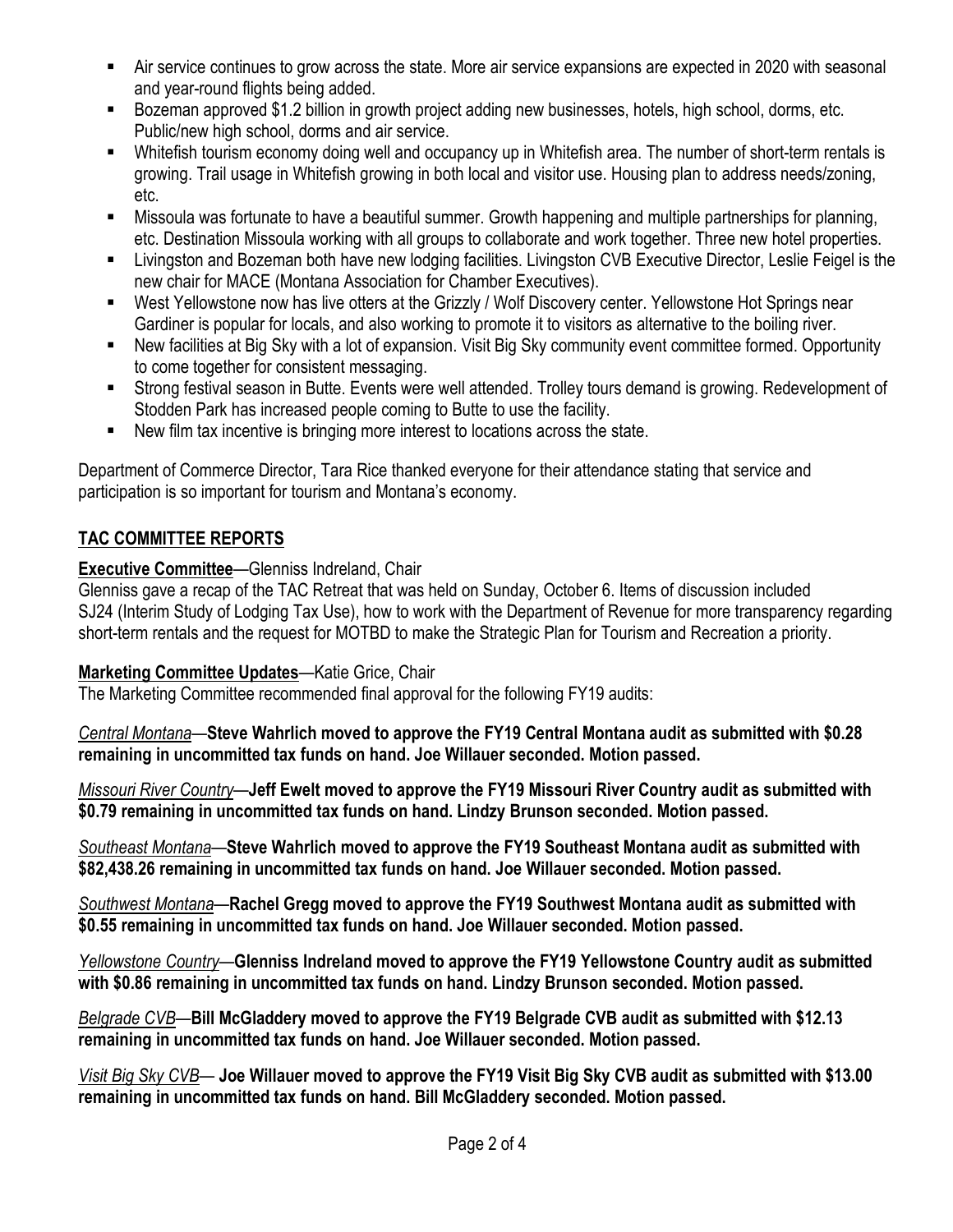*Visit Billings CVB*—**Rhonda Fitzgerald moved to approve the FY19 Visit Billings CVB audit as submitted with \$0.00 remaining in uncommitted tax funds on hand. Steve Wahrlich seconded. Motion passed.**  *Helena CVB*—**Glenniss Indreland moved to approve the FY19 Helena CVB audit as submitted with \$71.03 remaining in uncommitted tax funds on hand. Rachel Gregg seconded. Motion passed.** 

*Red Lodge CVB*—**Brian Sprenger moved to approve the FY19 Red Lodge CVB audit as submitted with \$0.00 remaining in uncommitted tax funds on hand. Joe Willauer seconded. Motion passed.** 

*West Yellowstone CVB*—**Joe Willauer moved to approve the FY19 West Yellowstone CVB audit as submitted with \$0.00 remaining in uncommitted tax funds on hand. Glenniss Indreland seconded. Motion passed.** 

## **Research Committee**—Rhonda Fitzgerald, Chair

Rhonda reported that in addition to the seven ongoing research projects, there were 23 new research project requests proposed for FY21. The Committee has selected 10 new projects for ITRR to analyze the method of research needed and an associated cost for each project. The Committee will make a recommendation for research projects to the full Council in February 2020. All research project information can be found at the ITRR website at [www.itrr.umt.edu.](http://www.itrr.umt.edu/)

## **Heritage Commission**—Jeff Ewelt, TAC Representative on the Heritage Commission Board

Jeff stated that the Heritage Commission is responsible for the preservation and management of Virginia City, Nevada City and Readers Alley. They have appropriated funds for housing updates, Methodist church will be renovated to serve as an event center and the Bale of Hay and Wells Fargo will be upgraded to be ADA compliant. Nevada City improvements include a fire suppression system and electrical upgrades. Department of Commerce Director, Tara Rice stated that this is all possible due to the passing of the bonding bill.

## **Tourism Grant Committee**—Glenniss Indreland

Glenniss announced that the tourism grant cycle closed on September 30 and that the Department of Commerce hopes to announce awards by mid-December.

**ITRR UPDATE/NEW REPORTS**—Dr. Norma Nickerson, Director, ITRR / Matthew Petigrew, ITRR Data Analyst Norma introduced new staff member Matthew Petigrew. Matthew gave an overview of the new ITRR interactive data portal, Tableau.

# **TOURISM BUSINESS IMPROVEMENT DISTRICT (TBID) PANEL**—Steve Wahrlich, Moderator

- John Brewer—Billings TBID
- Marysue Costello—West Yellowstone TBID
- Barb Neilan—Missoula TBID
- Daryl Schliem—Bozeman TBID

The panelists gave an overview of the TBID structure and the economic impact it can bring to communities.

**MONTANA STATE PARKS UPDATE**—Pat Doyle, Marketing & Communications Manager, Montana State Parks Pat gave an update on Montana State Parks. SCORP public comment period open. Warm season May-August staff at 100%. August visitation was up 24%. Camping revenue/occupancy up. Earned revenue up 7% this year. Park fees make up large portion of state parks budget. Successful legislation this year. SB24 adds \$3 to the optional parks fee for license plate renewals. HB695—easement at Big Arm State Park. HB652—Bonding bill will add water at Makoshika for camp sites. Significant discount to veterans (Bill #?).

# **MOTBD UPDATES**—MOTBD Staff

Montana Office of Tourism & Business Development (MOTBD) updates were given including staff changes, bureau updates, tribal tourism, marketing and research.